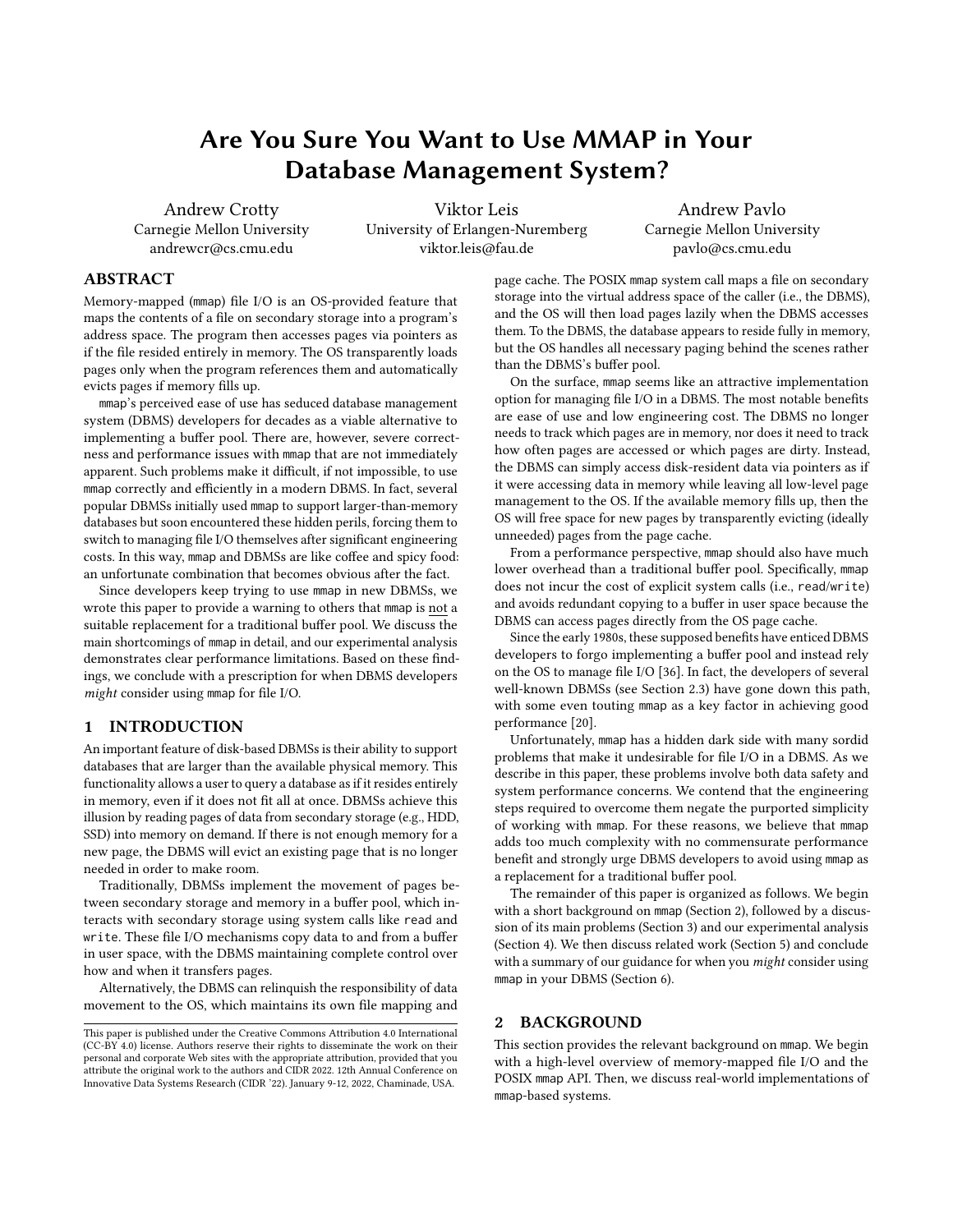<span id="page-1-1"></span>

Figure 1: Step-by-step illustration of how a program accesses a file using mmap.

Table 1: Modern mmap-based DBMSs.

### <span id="page-1-3"></span>2.1 MMAP Overview

[Figure 1](#page-1-1) shows a step-by-step overview of how to access a file ("cidr.db") with mmap.  $\textcircled{1}$  A program calls mmap and receives a pointer to the memory-mapped file contents. 2 The OS reserves part of the program's virtual address space but does not load any part of the file. 3 The program accesses the file's contents using the pointer. 4 The OS attempts to retrieve the page. 5 Since no valid mapping exists for the specified virtual address, the OS triggers a page fault to load the referenced part of the file from secondary storage into a physical memory page. ⑥ The OS adds an entry to the page table that maps the virtual address to the new physical address.  $\mathcal{D}$  The initiating CPU core also caches this entry in its local translation lookaside buffer (TLB) to accelerate future accesses.

As the program accesses other pages, the OS will load them into memory, evicting pages as needed if the page cache fills up. When evicting pages, the OS also removes their mappings from both the page table and each CPU core's TLB. Flushing the local TLB of the initiating core is straightforward, but the OS must ensure that no stale entries remain in the TLBs of remote cores. Since current CPUs do not provide coherence for remote TLBs, the OS has to issue an expensive inter-processor interrupt to flush them, which is called a TLB shootdown [\[11\]](#page-5-13). As our experiments show [\(Section 4\)](#page-3-0), TLB shootdowns can have a significant performance impact.

# <span id="page-1-2"></span>2.2 POSIX API

We now review the most important POSIX system calls for memorymapped file I/O and describe how a DBMS can use them in place of a traditional buffer pool.

**mmap**: As previously explained, this call causes the OS to map a file into the DBMS's virtual address space. The DBMS can then read or write file contents using ordinary memory operations. The OS caches pages in memory and, when using the MAP\_SHARED flag, will (eventually) write any changes back to the underlying file. Alternatively, the MAP\_PRIVATE flag will create a copy-on-write mapping that is only accessible to the caller (i.e., changes are not persisted to the backing file).

**madvise**: This call allows the DBMS to provide hints to the OS about expected data access patterns, either at the granularity of the entire file or for specific page ranges. We focus on three common hints: MADV\_NORMAL, MADV\_RANDOM, and MADV\_SEQUENTIAL. When a page fault occurs in Linux with the default MADV\_NORMAL hint, the OS will

fetch the accessed page, as well as the next 16 and previous 15 pages. With 4 KB pages, MADV\_NORMAL causes the OS to read 128 KB from secondary storage, even though the caller only requested a single page. Depending on the workload, this prefetching might help or hurt the DBMS's performance. For example, the MADV\_RANDOM mode, which reads only the necessary page, is a better choice for larger-than-memory OLTP workloads, whereas MADV\_SEQUENTIAL is better for OLAP workloads with sequential scans.

**mlock**: This call allows the DBMS to pin pages in memory, ensuring that the OS will never evict them. However, according to the POSIX standard (and Linux's implementation), the OS is permitted to flush dirty pages to the backing file at any time, even if the page is pinned. Therefore, the DBMS cannot use mlock to ensure that dirty pages will never be written to secondary storage, which has serious implications for transactional safety.

**msync**: Lastly, this call explicitly flushes the specified memory range to secondary storage. Without msync, the DBMS has no other way to guarantee that updates are persisted to the backing file.

#### <span id="page-1-0"></span>2.3 MMAP Gone Wrong

The allure of the OS-managed buffer pool for DBMSs has existed for decades [\[36\]](#page-6-0), with QuickStore [\[40\]](#page-6-3) and Dalí [\[22\]](#page-5-14) being early examples of mmap-based systems from the 1990s. Today, several DBMSs continue to use mmap for file I/O, as shown in [Table 1.](#page-1-1) For instance, MonetDB stores individual columns as memory-mapped files [\[12,](#page-5-3) [21\]](#page-5-4), and SQLite provides an option to use mmap rather than the default read/write system calls [\[7\]](#page-5-8). LMDB relies on mmap exclusively, and the developers even cite it as a main contributing factor to the system's performance [\[20\]](#page-5-0). Other systems with mmapbased storage engines include QuestDB [\[34\]](#page-6-2) and RavenDB [\[4\]](#page-5-9).

Despite these apparent success stories, many other DBMSs have tried—and failed—to replace a traditional buffer pool with mmapbased file I/O. In the following, we recount some cautionary tales to illustrate how using mmap in your DBMS can go horribly wrong.

MongoDB is arguably the most well-known DBMS to have used mmap for file I/O. Our understanding from the developers is that they chose to base the original storage engine (MMAPv1) on mmap out of expediency as an early-stage startup. However, the design had a number of drawbacks, including an overly complex copying scheme to ensure correctness and the inability to perform any compression for data on secondary storage. For the latter, since the OS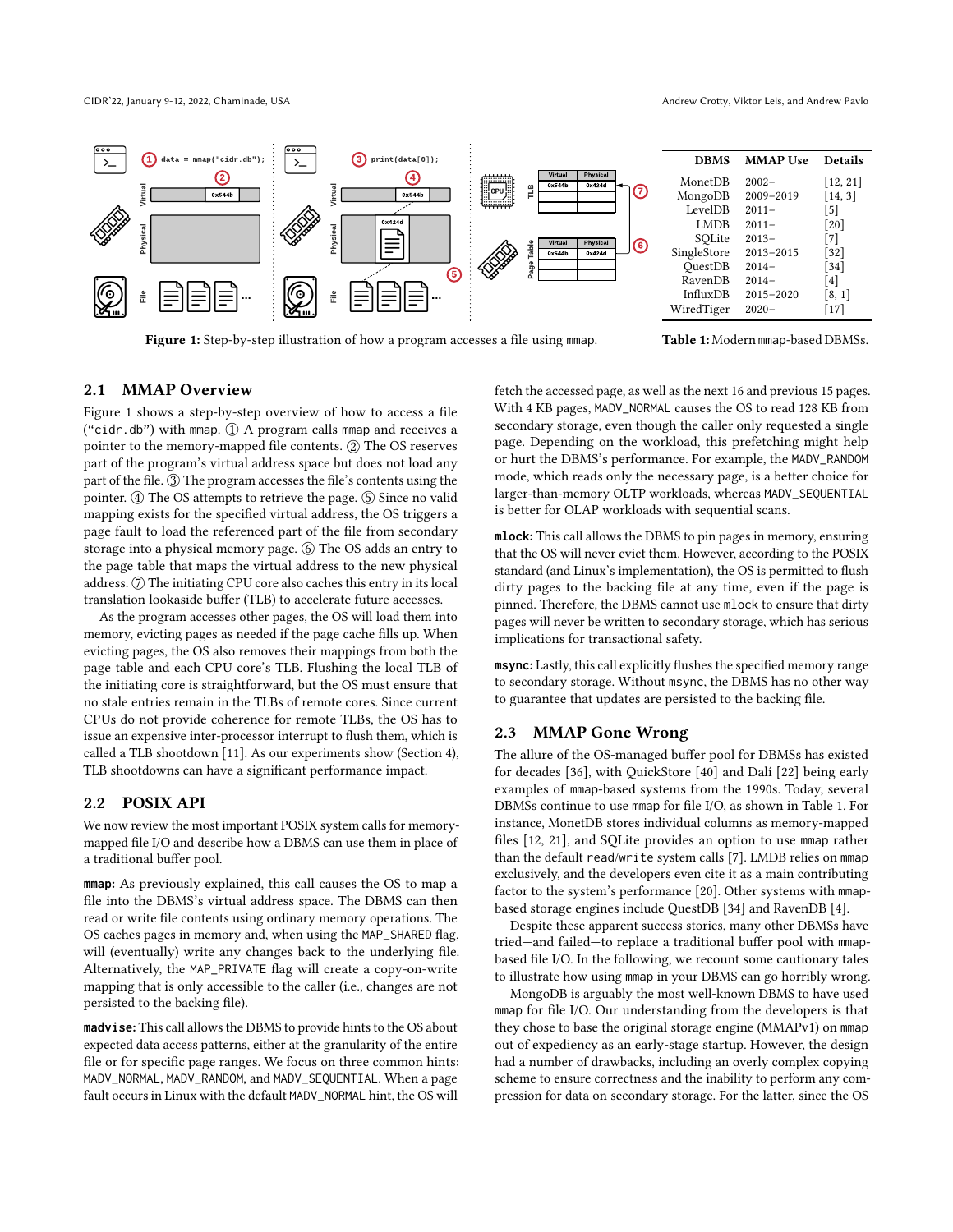managed the file mapping, the in-memory data layout needed to match the physical representation on secondary storage, leading to wasted space and reduced I/O throughput. With the introduction of WiredTiger as the default storage engine in 2015, MongoDB deprecated MMAPv1 and then completely removed it in 2019 [\[3\]](#page-5-6). In 2020, though, MongoDB reintroduced mmap as an option in WiredTiger, but it is used in a limited fashion to avoid boundary-crossing penalties between user space and the OS [\[17\]](#page-5-12).

InfluxDB is a time series DBMS that used mmap for file I/O in earlier releases [\[8\]](#page-5-10). However, the developers replaced mmap after observing I/O spikes for writes when a database grew larger than a few GB in size, likely due to the overheads associated with page eviction [\(Section 3.4\)](#page-3-1). They also faced other issues when running in containerized environments or on machines without direct-attached storage (e.g., cloud deployments), which further precluded the use of mmap in their new IOx storage engine [\[1\]](#page-5-11).

SingleStore removed mmap-based file I/O after encountering poor performance on simple sequential scan queries [\[32\]](#page-6-1). The DBMS's calls to mmap were taking 10–20 ms per query, which accounted for nearly half of the overall query runtime. Upon further investigation, the developers identified the source of the problem as contention on a shared mmap write lock. By switching to read system calls, the queries became fully CPU-bound.

A number of other systems ruled out mmap early in their development. For example, Facebook created RocksDB as a fork of Google's LevelDB partly due to performance bottlenecks for reads caused by the latter's use of mmap [\[5\]](#page-5-7). TileDB found that mmap was more expensive than read system calls for SSDs [\[27\]](#page-5-15), which we also observed in our experimental analysis [\(Section 4\)](#page-3-0). Scylla, a distributed NoSQL DBMS, evaluated several alternatives for file I/O and rejected mmap due to loss of fine-grained control, both in terms of the page eviction strategy and I/O operation scheduling [\[23\]](#page-5-16). The time series DBMS VictoriaMetrics identified problems with mmap's blocking I/O for page faults [\[37\]](#page-6-4). RDF-3X abandoned its original mmap-based engine due to incompatibility between the Windows and POSIX implementations of memory-mapped file I/O [\[26\]](#page-5-17).

#### <span id="page-2-0"></span>3 PROBLEMS WITH MMAP

Ostensibly, mmap seems like a great idea—the DBMS no longer needs to manage its own buffer pool, as it cedes this responsibility to the OS. By removing the components that deal with explicit file I/O, DBMS developers are free to focus on other aspects of the system. However, transparent paging actually introduces several serious problems for DBMSs, which we discuss in the following.

#### <span id="page-2-1"></span>3.1 Problem #1: Transactional Safety

The challenges inherent with guaranteeing transactional safety of modified pages in mmap-based DBMSs are well-known [\[22,](#page-5-14) [18\]](#page-5-18). The core issue is that, due to transparent paging, the OS can flush a dirty page to secondary storage at any time, irrespective of whether the writing transaction has committed. The DBMS cannot prevent these flushes and receives no warning when they occur.

mmap-based DBMSs must therefore employ complicated protocols to ensure that transparent paging does not violate transactional safety guarantees. We classify methods for handling updates into three categories: (1) OS copy-on-write, (2) user space copy-on-write,

and (3) shadow paging. To simplify our explanations, we assume that the DBMS stores the database in a single file.

OS Copy-On-Write: The idea behind this approach is to create two copies of the database file with mmap, both of which will initially point to the same physical pages. The first serves as the primary copy, while the second acts as a private workspace where transactions can stage updates. Importantly, the DBMS creates the private workspace using mmap's MAP\_PRIVATE flag to enable the OS's copyon-write feature for pages. To the best of our knowledge, only MongoDB's MMAPv1 storage engine used this method.

To perform an update, the DBMS modifies the affected pages in the private workspace. The OS will transparently copy the contents to new physical pages, remap the virtual memory addresses to these copies, and then apply the changes. The primary copy does not see these changes, and the OS will not persist them to the database file. Therefore, to provide durability, the DBMS must use a write-ahead log (WAL) to record changes. When a transaction commits, the DBMS flushes the corresponding WAL records to secondary storage and uses a separate background thread to apply the committed changes to the primary copy.

Maintaining separate copies of updated pages causes two main problems. First, the DBMS must ensure that the latest updates from committed transactions have propagated to the primary copy before allowing conflicting transactions to run, which requires additional bookkeeping to track pages with pending updates. Second, the private workspace will continue to grow as more updates occur, and the DBMS may eventually end up with two full copies of the database in memory. To solve this second problem, the DBMS can periodically shrink the private workspace using the mremap system call. However, the DBMS must again ensure that all pending updates have propagated to the primary copy before destroying the private workspace. Moreover, to avoid losing updates during mremap, the DBMS needs to block pending changes until the OS completes the compaction of the private workspace.

User Space Copy-On-Write: Unlike OS copy-on-write, this approach involves manually copying the affected pages from mmapbacked memory to a separately maintained buffer in user space. SQLite, MonetDB, and RavenDB all use some variant of this method.

To perform updates, the DBMS applies the changes only to the copies and creates the corresponding WAL records. The DBMS can commit these changes by writing the WAL to secondary storage, at which point it can then safely copy the modified pages back to the mmap-backed memory. Since copying an entire page is wasteful for small changes, some DBMSs support applying WAL records directly to the mmap-backed memory.

Shadow Paging: LMDB is the most prominent proponent of this approach, which is based on System R's shadow paging design [\[13\]](#page-5-19). With shadow paging, the DBMS maintains separate primary and shadow copies of the database, both of which are backed by mmap. To perform an update, the DBMS first copies the affected pages from the primary to the shadow copy, where it then applies the necessary changes. Committing the changes involves flushing the modified shadow pages to secondary storage with msync, followed by updating a pointer to install the shadow copy as the new primary. The original primary then serves as the new shadow copy.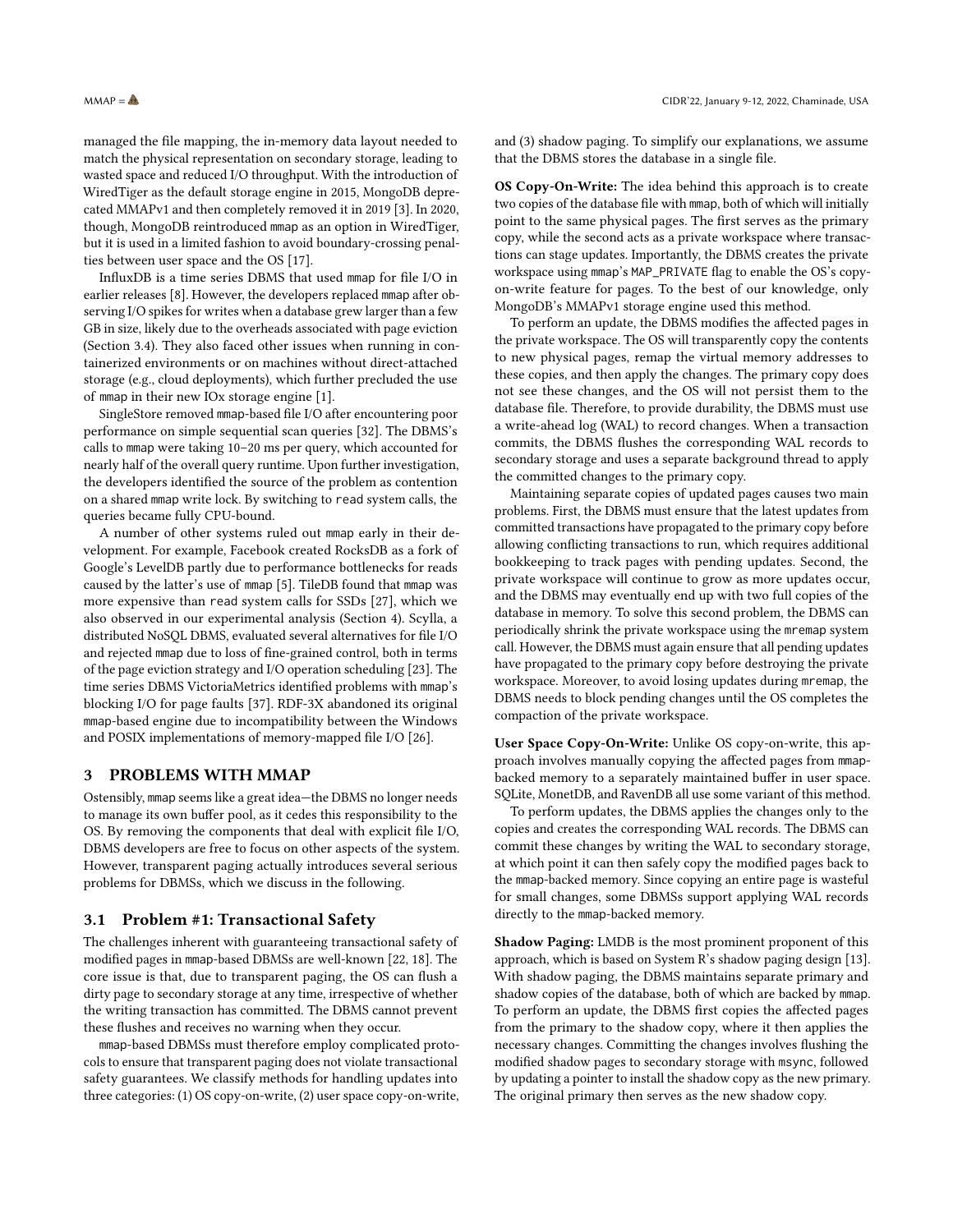Although this approach is seemingly uncomplicated to implement, the DBMS must ensure that transactions do not conflict or see partial updates. For example, LMDB solves this problem by allowing only a single writer.

# 3.2 Problem #2: I/O Stalls

With a traditional buffer pool, a DBMS can use asynchronous I/O (e.g., libaio, io\_uring) to avoid blocking threads during query execution. For instance, consider a common access pattern like a leaf node scan in a B+tree. The DBMS could asynchronously issue the read requests for these potentially non-contiguous pages to mask latency, but mmap does not support asynchronous reads.

Furthermore, since the OS can transparently evict pages to secondary storage, read-only queries can unknowingly trigger blocking page faults if they attempt to access evicted pages. In other words, accessing any page could result in an unexpected I/O stall because the DBMS cannot know whether the page is in memory.

To avoid these problems, the DBMS developers could implement a workaround using the system calls described in [Section 2.2.](#page-1-2) The most obvious option is to use mlock to pin pages that the DBMS expects to access again in the near future. Unfortunately, the OS usually restricts the amount of memory that an individual process can lock, since pinning too many pages can cause problems for concurrently running processes and even the OS itself. The DBMS would also need to carefully track and unpin pages that are no longer being used so that the OS can evict them.

Another potential solution is to use madvise to provide hints to the OS about the expected access patterns of queries. For example, a DBMS that needs to execute a sequential scan could supply the MADV\_SEQUENTIAL flag to madvise, which tells the OS to evict pages after they have been read and prefetch subsequent contiguous pages that will be accessed next. This approach is much less involved than using mlock, but it also offers significantly less control, since the flags are merely hints that the OS is free to ignore. Additionally, providing the OS with the wrong hint (e.g., MADV\_SEQUENTIAL when the access pattern is random) can have dire implications for performance, as we show in our experiments [\(Section 4\)](#page-3-0).

Yet another possibility is to spawn additional threads to prefetch (i.e., attempt to access) pages so that they will block in the event of a page fault rather than the main thread. However, although these solutions may (partially) resolve some issues, they all introduce significant additional complexity, which defeats the purpose of using mmap in the first place.

#### 3.3 Problem #3: Error Handling

One core responsibility of a DBMS is to ensure data integrity, so error handling is of paramount importance. For example, some DBMSs (e.g., SQL Server [\[6\]](#page-5-20)) maintain page-level checksums to detect data corruption during file I/O. When reading a page from secondary storage, the DBMS validates the page contents against the checksum stored in the header. However, with mmap, the DBMS would need to validate the checksum on every page access, as the OS may have transparently evicted the page at some point since the previous access.

Similarly, many DBMSs (including several mentioned in [Sec](#page-1-0)[tion 2.3\)](#page-1-0) are written in memory-unsafe languages, which means

that pointer errors might corrupt pages in memory. A defensively coded buffer pool implementation could check these pages for errors before writing them to secondary storage, but mmap will silently persist corrupted pages to the backing file.

Lastly, gracefully handling I/O errors becomes much more difficult when working with mmap. Whereas a traditional buffer pool would allow developers to contain I/O error handling within a single module, any code that interacts with mmap-backed memory can now produce a SIGBUS that the DBMS must deal with via cumbersome signal handlers.

#### <span id="page-3-1"></span>3.4 Problem #4: Performance Issues

The largest and most significant drawback of mmap's transparent paging relates to performance. Although DBMS developers could conceivably overcome the other issues through careful implementation, we believe that mmap has serious bottlenecks that cannot be avoided without an OS-level redesign.

The conventional wisdom [\[28,](#page-6-5) [23,](#page-5-16) [29,](#page-6-6) [16,](#page-5-21) [17,](#page-5-12) [30\]](#page-6-7) holds that mmap should outperform traditional file I/O because it avoids two major sources of overhead. First, mmap circumvents the cost of explicit read/write system calls because the OS handles file mappings and page faults behind the scenes. Second, mmap can return pointers to pages stored in the OS page cache, thereby avoiding an extra copy into a buffer allocated in user space. As an added bonus, mmap-based file I/O also results in lower total memory consumption, as the data is not unnecessarily duplicated in user space.

Given these advantages, one would expect that the performance gap between mmap and traditional file I/O methods should continue to widen with the emerging availability of better flash storage (e.g., PCIe 5.0 NVMe) that will provide bandwidth comparable to memory [\[19\]](#page-5-22). Surprisingly, we have found that the OS's page eviction mechanisms cannot scale beyond a few threads for larger-thanmemory DBMS workloads on high-bandwidth secondary storage devices. We believe that one of the main reasons these performance issues have gone largely unnoticed is due to historically limited file I/O bandwidth.

Specifically, we have identified three key bottlenecks that plague mmap-based file I/O: (1) page table contention, (2) single-threaded page eviction, and (3) TLB shootdowns. Relatively straightforward adjustments to the OS could partially mitigate the first two issues, but TLB shootdowns present a much trickier problem.

Recall from [Section 2.1](#page-1-3) that TLB shootdowns occur during page eviction when a core needs to invalidate mappings in a remote TLB. Whereas flushing the local TLB is inexpensive, issuing interprocessor interrupts to synchronize remote TLBs can take thousands of cycles [\[39\]](#page-6-8). Workarounds to this problem involve either proposed microarchitectural changes [\[39\]](#page-6-8) or extensive modification of OS internals [\[15,](#page-5-23) [9,](#page-5-24) [10\]](#page-5-25).

#### <span id="page-3-0"></span>4 EXPERIMENTAL ANALYSIS

As the previous section explained, some of mmap's problems can be overcome through careful implementation, but we argue that its inherent performance limitations cannot be resolved without significant OS-level rewrites. In this section, we present our experimental analysis that empirically demonstrates these issues.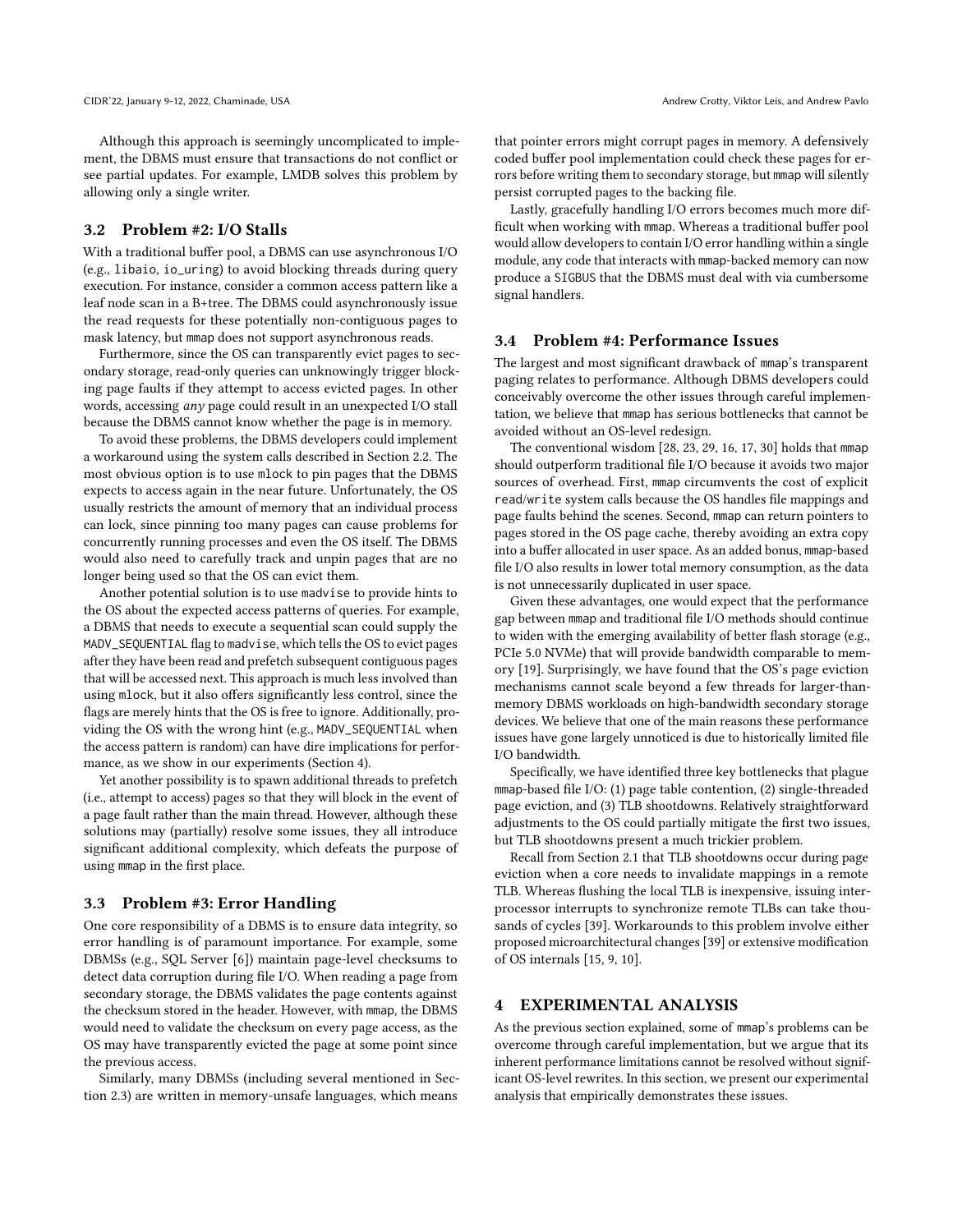<span id="page-4-0"></span>

Figure 2: Random Reads – 1 SSD (100 threads)

We ran all experiments on a single-socket machine with an AMD EPYC 7713 processor (64 cores, 128 hardware threads) and 512 GB RAM, of which 100 GB was available to Linux (v5.11) for its page cache. For persistent storage, the machine had  $10 \times 3.8$  TB Samsung PM1733 SSDs (rated with 7000 MB/s read and 3800 MB/s write throughput). We accessed the SSDs as block devices to avoid potential file system overhead [\[19\]](#page-5-22).

As a baseline, we used the fio [\[2\]](#page-5-26) storage benchmarking tool (v3.25) with direct I/O (O\_DIRECT) to bypass the OS page cache. Our analysis focused exclusively on read-only workloads, which represent the best-case scenario for mmap-based DBMSs; otherwise, they would need to implement complex update protections [\(Sec](#page-2-1)[tion 3.1\)](#page-2-1) that incur substantial additional overhead [\[30\]](#page-6-7). Specifically, we evaluated two common access patterns: (1) random reads and (2) sequential scan.

#### 4.1 Random Reads

For the first experiment, we used a random access pattern over a 2 TB SSD range to simulate a larger-than-memory OLTP workload. Since the page cache had only 100 GB of memory, 95% of all accesses resulted in page faults (i.e., the workload was I/O-bound).

[Figure 2a](#page-4-0) shows the number of random reads per second with 100 threads. Our fio baseline exhibited stable performance and achieved close to 900K reads per second, which is in line with the expected performance from 100 outstanding I/O operations and NVMe latency of roughly 100  $\mu$ s. In other words, this result demonstrates that fio can fully saturate the NVMe SSD.

mmap, on the other hand, performed significantly worse, even when using a hint that matched the workload's access pattern. We observed three distinct phases for MADV\_RANDOM in our experiment. mmap was initially similar to fio during the first 27 seconds, then dropped to nearly zero for about five seconds, and finally recovered to approximately half of fio's performance. This sudden drop in performance occurred when the page cache filled up, forcing the OS to begin evicting pages from memory. Unsurprisingly, the other access pattern hints exhibited much worse performance.

In [Section 3.4,](#page-3-1) we enumerated three key sources of page eviction overhead. The first issue is TLB shootdowns, which we measured using /proc/interrupt and show in [Figure 2b.](#page-4-1) As mentioned, TLB shootdowns are expensive (i.e., thousands of cycles [\[39\]](#page-6-8)), as they involve sending an inter-processor interrupt to flush the TLB of every core. Second, the OS uses only a single process (kswapd) for page eviction, which was CPU-bound in our experiments. Finally, the OS must synchronize the page table, which becomes highly contended with many concurrent threads.

<span id="page-4-2"></span><span id="page-4-1"></span>

Figure 3: Sequential Scan – 1 SSD (mmap: 20 threads; fio: libaio, 1 thread, iodepth 256)

<span id="page-4-3"></span>

Figure 4: Sequential Scan – 10 SSDs (mmap: 20 threads; fio: libaio, 4 threads, iodepth 256)

#### 4.2 Sequential Scan

Sequential scans are another common access pattern for DBMSs, particularly in OLAP workloads. Therefore, we also compared the scan performance of fio and mmap over a 2 TB SSD range. We first ran our experiments using only a single SSD, and then we reran the same workload using 10 SSDs with software RAID 0 (md).

The results in [Figure 3](#page-4-2) show that fio can utilize the full bandwidth of one SSD while maintaining stable performance. Like in the previous experiment, mmap's performance was initially similar to fio, but we again observed a precipitous drop in performance once the page cache filled up after about 17 seconds. Additionally, as expected for this workload, the MADV\_NORMAL and MADV\_SEQUENTIAL flags performed better than MADV\_RANDOM.

[Figure 4,](#page-4-3) which shows the results of repeating the sequential scan experiment with 10 SSDs, further accentuates the gap between what modern flash storage can theoretically provide versus what mmap can achieve. We observed a roughly 20x performance difference between fio and mmap, with mmap showing virtually no improvement over the results from using one SSD.

In summary, we found that mmap performs well only on a single SSD during the initial loading phase. Once page eviction begins or when using multiple SSDs, mmap is 2-20× worse than fio. With the imminent release of PCIe 5.0 NVMe, which is expected to double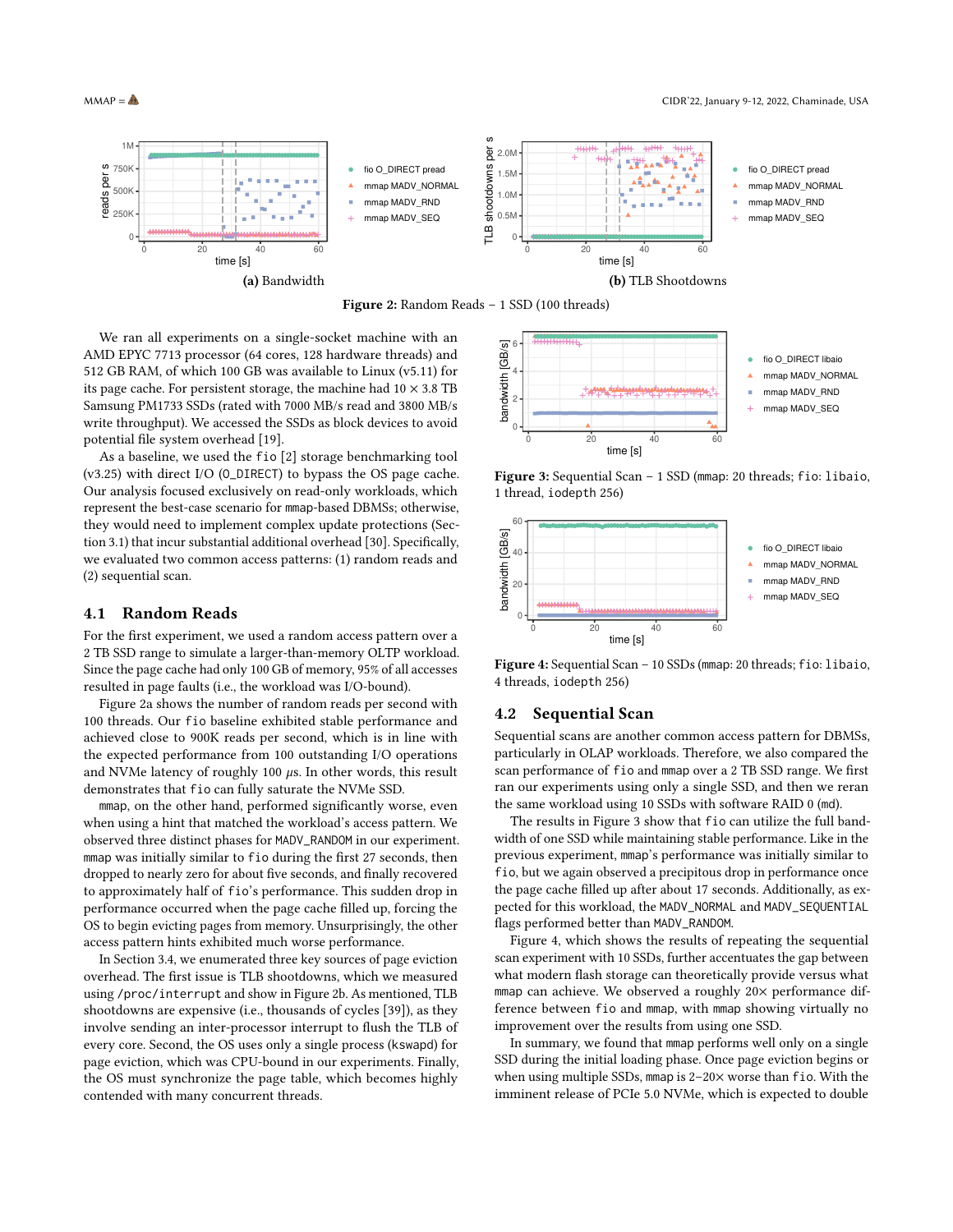bandwidth per SSD, our results show that mmap cannot match the performance of traditional file I/O for sequential scans.

# <span id="page-5-1"></span>5 RELATED WORK

To the best of our knowledge, there has been no thorough study of the issues related to using mmap-based file I/O in a modern DBMS. In the following, we describe some of the prior research work that has examined different aspects of mmap.

Given the problems with ensuring transactional safety when using mmap, one line of work introduced a new failure-atomic msync system call [\[31,](#page-6-9) [38\]](#page-6-10). Normally, if the system crashes during a call to msync, the DBMS has no way of knowing which pages were successfully written to secondary storage. Failure-atomic msync offers the same API as msync but ensures that all pages involved are written atomically. As a side effect of the implementation, failureatomic msync disables the OS's ability to transparently evict pages, which eliminates the need for many of the safety mechanisms we described in [Section 3.1.](#page-2-1)

Tucana [\[28\]](#page-6-5) and Kreon [\[29\]](#page-6-6) are experimental key-value DBMSs built around mmap-based file I/O. However, they both note several core issues with mmap (e.g., loss of fine-grained control over I/O scheduling), which prompted Kreon to implement its own custom system call (kmmap). These systems also had to incorporate complex copy-on-write schemes to ensure transactional consistency.

Other research projects have creatively used mmap in ways beyond a buffer pool replacement. For instance, one project leveraged the OS's virtual paging mechanism via mmap as a low-overhead way to migrate cold data to secondary storage [\[35\]](#page-6-11). RUMA utilized mmap for "rewiring" page mappings to perform various operations (e.g., sorting) without physically copying data [\[33\]](#page-6-12).

Lastly, rather than relying on mmap to avoid page mapping overhead, several recent approaches [\[18,](#page-5-18) [24,](#page-5-27) [25\]](#page-5-28) have instead advocated for pointer swizzling. As we have argued throughout this paper, we believe that these lightweight buffer management techniques are the right approach because they can offer similar performance to mmap with none of the downsides.

## <span id="page-5-2"></span>6 CONCLUSION

This paper made the case against the use of mmap for file I/O in a DBMS. Despite the apparent benefits, we have presented the main drawbacks of mmap, and our experimental analysis confirms our findings related to performance limitations. To conclude, we offer DBMS developers the following advice.

When you should not use mmap in your DBMS:

- You need to perform updates in a transactionally safe fashion.
- You want to handle page faults without blocking on slow I/O or need explicit control over what data is in memory.
- You care about error handling and need to return correct results.
- You require high throughput on fast persistent storage devices.

When you should **maybe** use mmap in your DBMS:

- Your working set (or the entire database) fits in memory and the workload is read-only.
- You need to rush a product to the market and do not care about data consistency or long-term engineering headaches.
- Otherwise, never.

### ACKNOWLEDGMENTS

This paper is the culmination of an unhealthy, years-long obsession with the idea of developers incorrectly using mmap in their DBMSs. The authors would like to thank everyone who contributed and provided helpful feedback: [Chenyao Lou](https://lcy.im/) (PKU), [David "Greasy"](https://en.wikipedia.org/wiki/File:David_Andersen_-_Professor_Street_Urchin.jpg) [Andersen](https://en.wikipedia.org/wiki/File:David_Andersen_-_Professor_Street_Urchin.jpg) (CMU), [Michael Kaminsky](https://www.cs.cmu.edu/~kaminsky/) (BrdgAI), [Thomas Neumann](https://db.in.tum.de/~neumann/) (TUM), [Christian Dietrich](https://osg.tuhh.de/People/dietrich/) (TUHH), [Todd Lipcon](https://www.linkedin.com/in/toddlipcon/) [\(lipcon.org\)](https://lipcon.org/), and [Sasha Fedorova](https://people.ece.ubc.ca/sasha/) (UBC).

This work was supported (in part) by the NSF [\(IIS-1846158,](http://www.nsf.gov/awardsearch/showAward?AWD_ID=1846158) [III-](http://www.nsf.gov/awardsearch/showAward?AWD_ID=1423210)[1423210,](http://www.nsf.gov/awardsearch/showAward?AWD_ID=1423210) [DGE-1252522\)](http://www.nsf.gov/awardsearch/showAward?AWD_ID=1252522), research grants from Google and Snowflake, and the [Alfred P. Sloan Research Fellowship](https://sloan.org/grant-detail/8638) program.

#### REFERENCES

- <span id="page-5-11"></span>[1] Announcing InfluxDB IOx - The Future Core of InfluxDB Built with Rust and Arrow. [https://www.influxdata.com/blog/announcing-influxdb-iox/.](https://www.influxdata.com/blog/announcing-influxdb-iox/)
- <span id="page-5-26"></span>[2] fio: Flexible I/O Tester. [https://github.com/axboe/fio.](https://github.com/axboe/fio)
- <span id="page-5-6"></span>MongoDB MMAPv1 Storage Engine. [https://docs.mongodb.com/v4.0/core/](https://docs.mongodb.com/v4.0/core/mmapv1/) [mmapv1/.](https://docs.mongodb.com/v4.0/core/mmapv1/)
- <span id="page-5-9"></span>[4] RavenDB Storage Engine. [https://ravendb.net/docs/article-page/4.0/csharp/](https://ravendb.net/docs/article-page/4.0/csharp/server/storage/storage-engine) [server/storage/storage-engine.](https://ravendb.net/docs/article-page/4.0/csharp/server/storage/storage-engine)
- <span id="page-5-7"></span>RocksDB FAQ. [https://rocksdb.org/docs/support/faq.html.](https://rocksdb.org/docs/support/faq.html)
- <span id="page-5-20"></span>SQL Server technical documentation. [https://docs.microsoft.com/en](https://docs.microsoft.com/en-us/sql/relational-databases/policy-based-management/set-the-page-verify-database-option-to-checksum?view=sql-server-ver15)[us/sql/relational-databases/policy-based-management/set-the-page-verify](https://docs.microsoft.com/en-us/sql/relational-databases/policy-based-management/set-the-page-verify-database-option-to-checksum?view=sql-server-ver15)[database-option-to-checksum?view=sql-server-ver15.](https://docs.microsoft.com/en-us/sql/relational-databases/policy-based-management/set-the-page-verify-database-option-to-checksum?view=sql-server-ver15)
- <span id="page-5-8"></span>[7] SQLite Memory-Mapped I/O. [https://www.sqlite.org/mmap.html.](https://www.sqlite.org/mmap.html)
- <span id="page-5-10"></span>[8] The InfluxDB storage engine and the Time-Structured Merge Tree. [https://docs.](https://docs.influxdata.com/influxdb/v1.8/concepts/storage_engine/)  $\label{eq:induced} \text{influxdata.com/influxdb/v1.8}/\text{concepts}/\text{storage\_engine}/.$
- <span id="page-5-24"></span>[9] N. Amit. Optimizing the TLB Shootdown Algorithm with Page Access Tracking. In USENIX ATC, pages 27–39, 2017.
- <span id="page-5-25"></span>[10] N. Amit, A. Tai, and M. Wei. Don't shoot down TLB shootdowns! In *EuroSys*, pages 35:1–35:14, 2020.
- <span id="page-5-13"></span>[11] D. L. Black, R. F. Rashid, D. B. Golub, C. R. Hill, and R. V. Baron. Translation Lookaside Buffer Consistency: A Software Approach. In ASPLOS, pages 113–122, 1989.
- <span id="page-5-3"></span>[12] P. A. Boncz, M. L. Kersten, and S. Manegold. Breaking the memory wall in MonetDB. Commun. ACM, 51(12):77–85, 2008.
- <span id="page-5-19"></span>[13] D. D. Chamberlin, M. M. Astrahan, M. W. Blasgen, J. Gray, W. F. K. III, B. G. Lindsay, R. A. Lorie, J. W. Mehl, T. G. Price, G. R. Putzolu, P. G. Selinger, M. Schkolnick, D. R. Slutz, I. L. Traiger, B. W. Wade, and R. A. Yost. A History and Evaluation of System R. Commun. ACM, 24(10):632–646, 1981.
- <span id="page-5-5"></span>[14] K. Chodorow. How MongoDB's Journaling Works. [https://www.mongodb.com/](https://www.mongodb.com/blog/post/how-mongodbs-journaling-works) [blog/post/how-mongodbs-journaling-works,](https://www.mongodb.com/blog/post/how-mongodbs-journaling-works) 2012.
- <span id="page-5-23"></span>[15] A. T. Clements, M. F. Kaashoek, and N. Zeldovich. RadixVM: Scalable address spaces for multithreaded applications. In EuroSys, pages 211-224, 2013.
- <span id="page-5-21"></span>[16] A. Fedorova. Why mmap is faster than system calls. [https://sasha-f.medium.com/](https://sasha-f.medium.com/why-mmap-is-faster-than-system-calls-24718e75ab37) [why-mmap-is-faster-than-system-calls-24718e75ab37,](https://sasha-f.medium.com/why-mmap-is-faster-than-system-calls-24718e75ab37) 2019.
- <span id="page-5-12"></span>[17] A. Fedorova. Getting storage engines ready for fast storage devices. [https://engineering.mongodb.com/post/getting-storage-engines-ready](https://engineering.mongodb.com/post/getting-storage-engines-ready-for-fast-storage-devices)[for-fast-storage-devices,](https://engineering.mongodb.com/post/getting-storage-engines-ready-for-fast-storage-devices) 2020.
- <span id="page-5-18"></span>[18] G. Graefe, H. Volos, H. Kimura, H. A. Kuno, J. Tucek, M. Lillibridge, and A. C. Veitch. In-Memory Performance for Big Data. PVLDB, 8(1):37–48, 2014.
- <span id="page-5-22"></span>[19] G. Haas, M. Haubenschild, and V. Leis. Exploiting Directly-Attached NVMe Arrays in DBMS. In CIDR, 2020.
- <span id="page-5-0"></span>[20] G. Henry. Howard Chu on Lightning Memory-Mapped Database. IEEE Softw., 36(6):83–87, 2019.
- <span id="page-5-4"></span>[21] S. Idreos, F. Groffen, N. Nes, S. Manegold, K. S. Mullender, and M. L. Kersten. MonetDB: Two Decades of Research in Column-oriented Database Architectures. IEEE Data Eng. Bull., 35(1):40–45, 2012.
- <span id="page-5-14"></span>[22] H. V. Jagadish, D. F. Lieuwen, R. Rastogi, A. Silberschatz, and S. Sudarshan. Dalí: A High Performance Main Memory Storage Manager. In VLDB, pages 48–59, 1994.
- <span id="page-5-16"></span>[23] A. Kivity. Different I/O Access Methods for Linux, What We Chose for Scylla, and Why. [https://www.scylladb.com/2017/10/05/io-access-methods-scylla/,](https://www.scylladb.com/2017/10/05/io-access-methods-scylla/) 2017.
- <span id="page-5-27"></span>[24] V. Leis, M. Haubenschild, A. Kemper, and T. Neumann. LeanStore: In-Memory Data Management beyond Main Memory. In ICDE, pages 185–196, 2018.
- <span id="page-5-28"></span>[25] T. Neumann and M. J. Freitag. Umbra: A Disk-Based System with In-Memory Performance. In CIDR, 2020.
- <span id="page-5-17"></span>[26] T. Neumann and G. Weikum. RDF-3X: a RISC-style Engine for RDF. PVLDB, 1(1):647–659, 2008.
- <span id="page-5-15"></span>[27] S. Papadopoulos, K. Datta, S. Madden, and T. G. Mattson. The TileDB Array Data Storage Manager. PVLDB, 10(4):349–360, 2016.